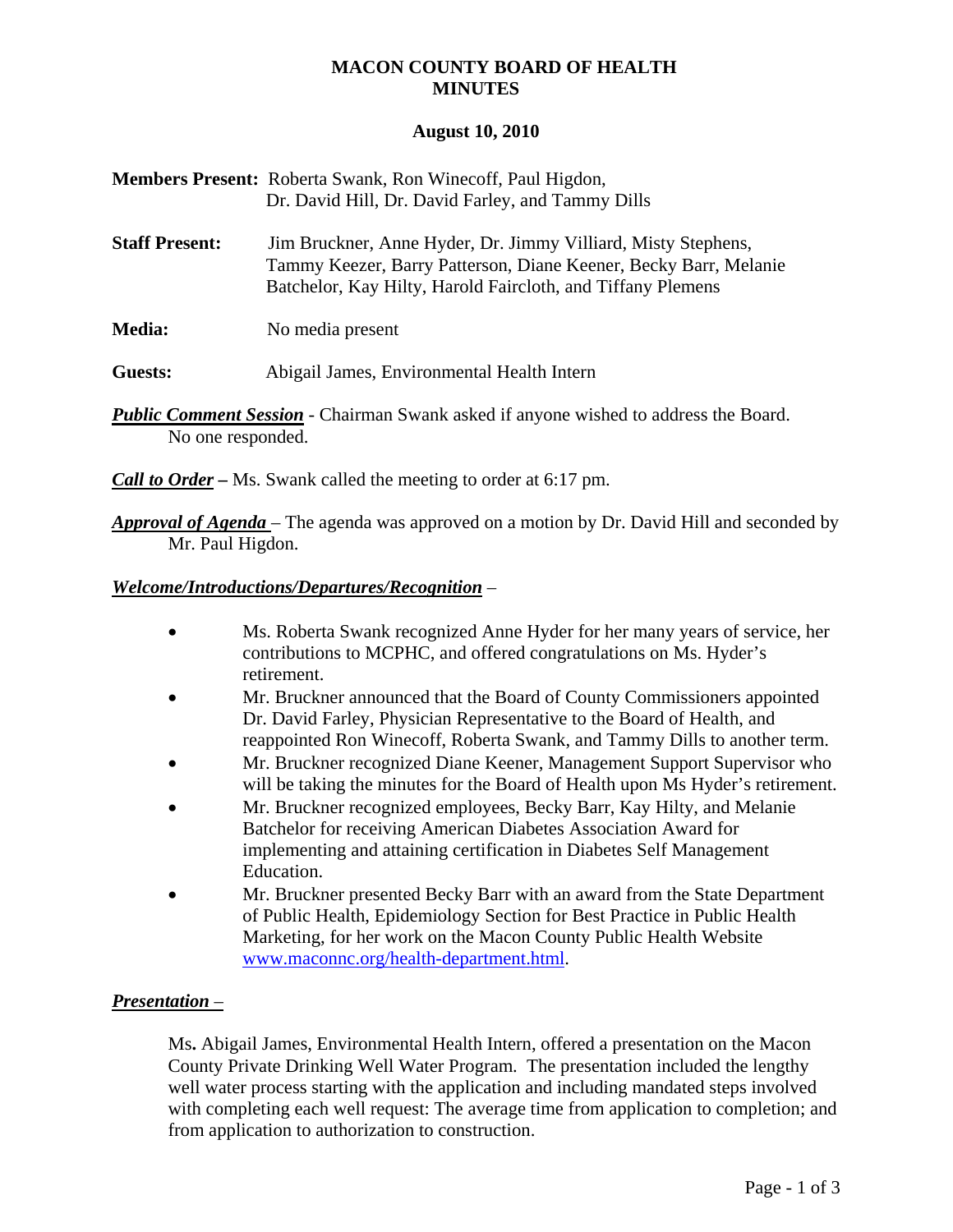# **MACON COUNTY BOARD OF HEALTH MINUTES**

### **August 10, 2010**

Mr. Patterson, Environmental Health Supervisor commented that the process of developing the presentation has offered opportunities for the section to use the data to look at ways to streamline the process and to look at time saving measures. He said staff would continue to build on this initial information as they develop a comprehensive value stream map of the well permitting process.

- *Approve Minutes of Previous Meeting of June 8* Minutes were approved unanimously on a motion by Tammy Dills and second by Dr. David Hill.
- *Approve Minutes of Previous Meeting of July 13* Minutes were approved unanimously on a motion by Dr. David Hill and second by Mr. Ron Winecoff.

## *Old Business*

- **Dentist Recruitment Dr. Jimmy Villiard Presenter:** Dr. Jordan "Hunter" Councill has accepted the position of adult dentist and began work on Monday, August 9, 2010.
- **Budget/Core Services Report** Chairperson Swank summarized some of the discussion from the July  $13<sup>th</sup>$  work session of the Board noting the importance of looking ahead, the direction the Department needs to be heading to assure sustainability, and the importance of keeping the Board informed and involved as funding sources change. Mr. Jim Bruckner Presenter: As requested by this Board at its last meeting the Leadership Team along with program managers started developing a comprehensive core service document outlining:

**Service Trends** – Looked at actual unduplicated count of number of visits or services. Data was collected from previous two plus fiscal years to aid in determine future trends. Completed August 6, 2010.

**Future Funding** – Where is the money going to come from: State, County, general revenue/fees, Medicaid, or grant funding (is it sustainable)? Completed August 6, 2010.

**Assurance** – To determine if the program/service is a need in the community and would elimination have a significant impact on the community. Due to be completed August 27, 2010.

**Capital** – Establish how the value or worth of the program/service is viewed organizationally, politically, or publicly? Due to be completed August 27, 2010.

**Return on Investment** – Determine, is it worth investing in the program/service or continuing to provide the program/service? How would this impact the health of the community and/or cost to the community? Due to be completed September 9, 2010.